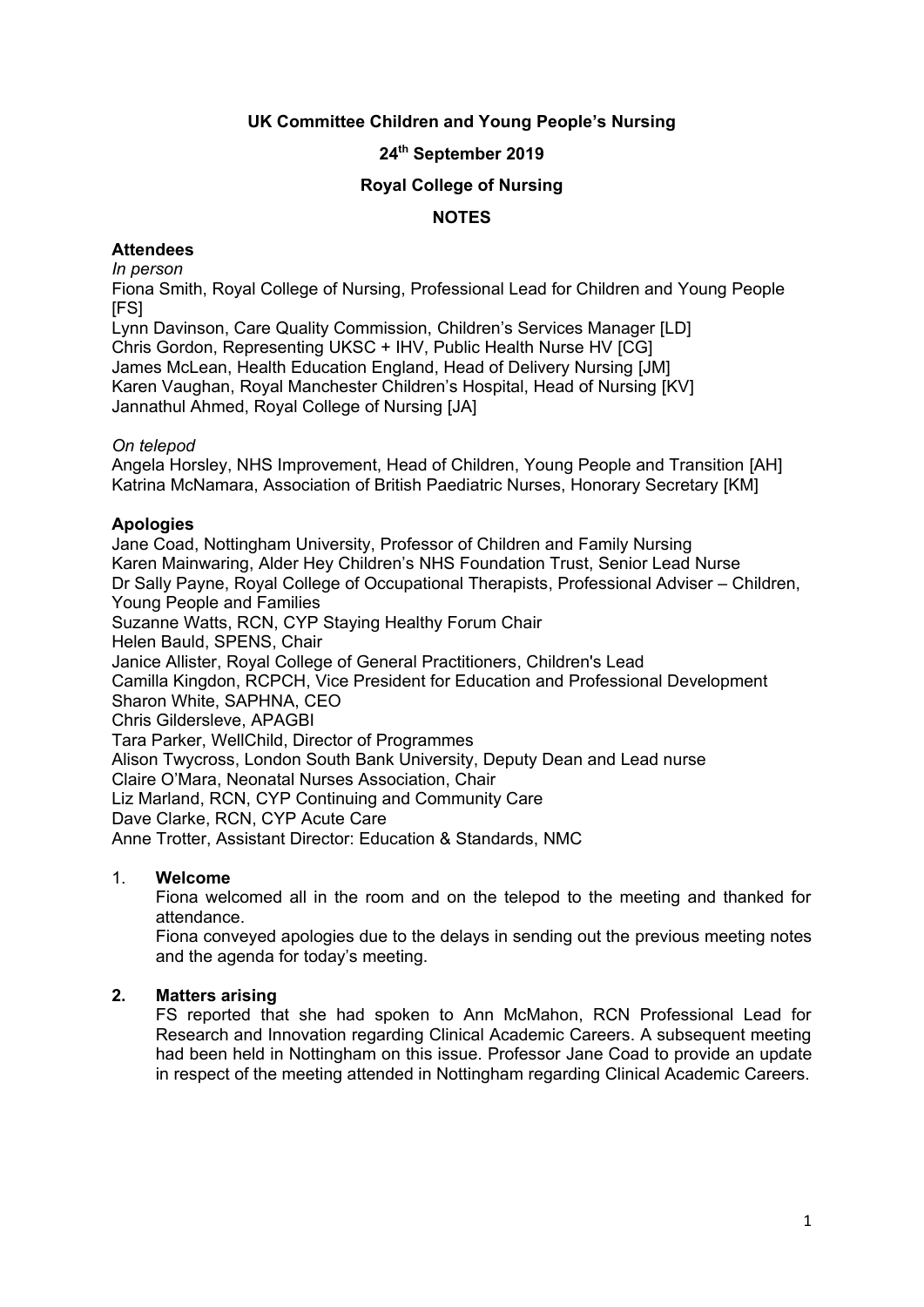### **Professional nursing issues across the UK**

3. **CYP model workforce project**, James McLean, Health Education England (see attached presentation)

JM introduced himself to the group and spoke about the interim and long-term plans set by HEE. CYP Workforce features heavily in the long-term plan, which was well received by the group.

HEE are working in partnership with providers, Royal Colleges, local authorities and other key stakeholders to improve the quality of service provision from neonatal period through to 25 years of age.

JM then went through the aims of the programme, which include the delivery of excellent care to CYP, aspiring excellence and innovative practice, deliver and support a fit for purpose workforce in CYP arena, recruitment and retention as well as supporting staff to excel through training and development. This starts with Maternity and the long-term plan to reduce infant mortality rates by 50% by 2025. Also confirmed that all trusts with maternity and neonatal services will be a part of the national maternal and neonatal health safety collaborative. JM described how public health has fallen of the agenda recently and how consideration is being given to including within the programme. Also working with service providers to recruit and retain more qualified/registered nurses Conversations taking place to create blended learning modules and programmes.

JM highlighted the nine core pillars that belong within the CYP transformation programme's vision and the level of commitment being invested into each of those areas.

The programme has a governance system in place overseen by NHSi and executive boards. This gives an opportunity for people from different backgrounds to get involved. HEE establishing an overall strategy to Increase CYP capacity overall – particularly neonatal care and paediatric specialties, as well as ensuring all practitioners have a basic level of child health, particularly in A&E and primary care.

Incentives will be offered but those outside of the NHS will not receive this. Incentives may include training schemes, bursaries, CPD and accreditation JM touched on a list of problems they wish to tackle which include for example the rising levels of cases referred to paediatrics by dental surgeries.

FS highlighted the need to educate parents and carers, the current state of health care in general and how best to get specialist patient care for specific needs.

JM explained the concept of 'Education passports' so skilled workers can be recognised, in that they do not need to receive duplication of training for specific areas. JM highlighted problems they face in developing and implementing the programme which include- High attendance rates at A&E leading to overnight admissions, Paediatric surgery and intensivist services crowded by dental and non-intensive cases, Urgent, emergency care and neonatal rotas and shifts not covered in a sustainable way. JM highlighted the conceptual model for the NCP (National CYP Programme) listed the workforce group and the stakeholders surrounding the project (HEE, NHSi etc.) involved in the delivery. The group is currently gathering data sets required to inform the plan.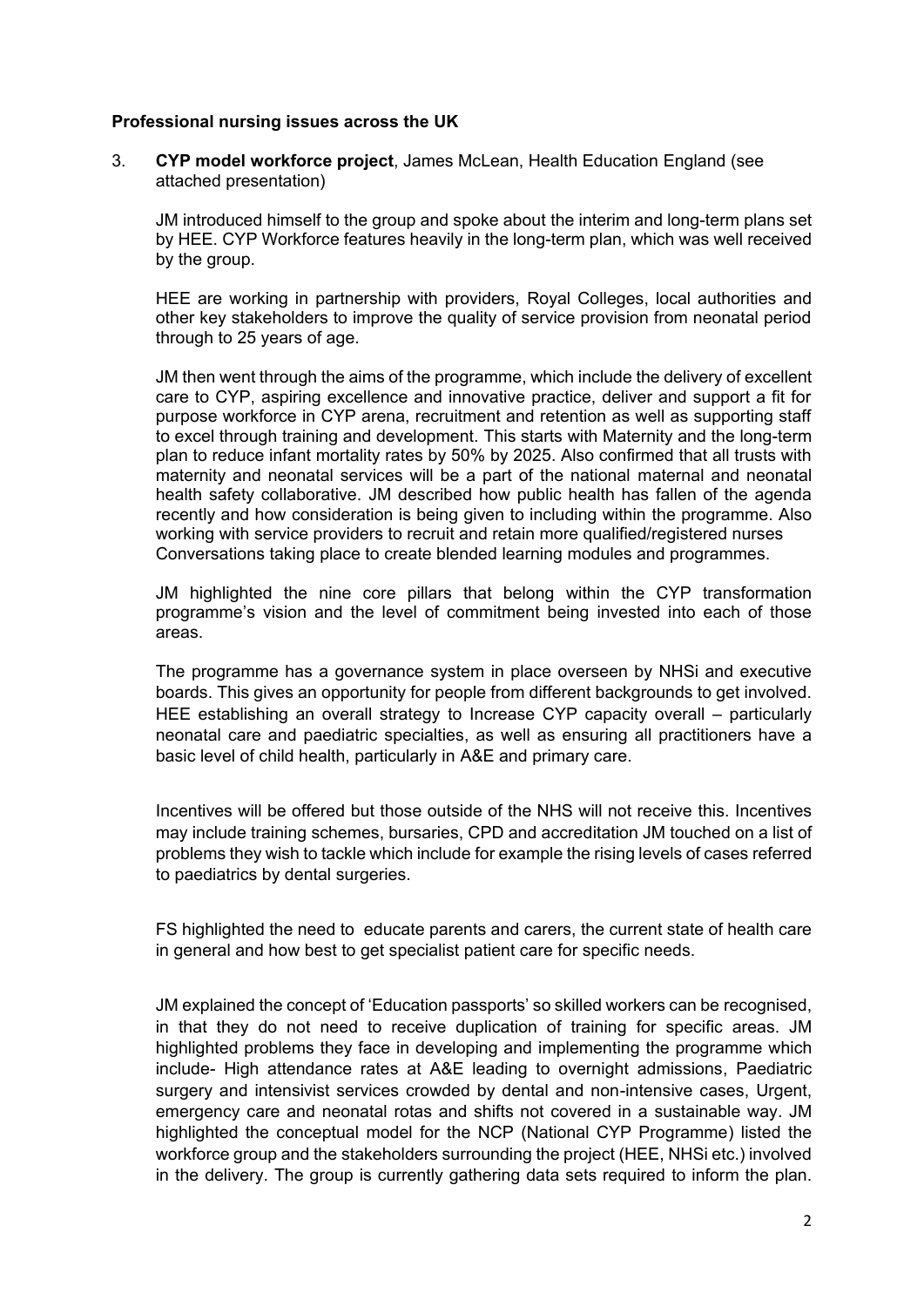Funding is required for the project, which will need continuous and sustained funding to the programme.

4. **Update of Nurse Apprenticeship schemes (children, neonatal and SCPHN)** – Lucy Hunte, National Programme Manager Apprenticeships, Health Education England (see attached presentation)

LH provided a preview of the model that HEE share with employers. She then highlighted the five areas of clinical practice that they currently offer and the apprenticeship pathway. These include Advanced Clinical Practitioner, Registered Nurse, Nursing Associate, Senior Health Care Assistant and Health Care Assistant. Each have a differing level of apprenticeship scheme from level 2 to 7. Increasing numbers within mental health however CYP not picking up as many numbers. Also explained that further research and information is required into other specific area. LH confirmed that midwifery apprenticeships are now running or to begin soon, which include Maternity Care Assistants, Assistant Practitioner and Registered Midwives.

HEE have also expanded into Specialist Clinical Practice. Apprenticeships model for these have been created and funding is being awarded for the degree level. Standard are currently being reviewed for sign off. LH confirmed they have received a number of queries about level 7/8 apprenticeship model in specialist areas. Currently waiting on the policy to be approved.

LH provided confirmation of a neonatal pathway, which is in development. This will be submitted in the next few months.

FS enquired why Community Children's nursing did not appear to feature in the apprenticeship model. LH explained this would fall into the specialist area.

5. **CQC update**, Lynn Davison, CQC (see attached presentation)

LD introduced the inspection programmes that the Care Quality Commission (CQC) have been working on. She clarified that they only do place based inspections, and do not go out to clinical areas/settings. To date, the programme has reviewed 90 different areas. Following this, in 2018 they published a 'One year on' report, which found that half of the areas they had visited required a written statement of action as they had failed to take on board the results and recommendations of the inspection. Two years on from the inspections, they have found that the numbers are only increasing rather than decreasing and as a result have found very little or limited improvements in those services that initially received a written statement of action. While there have been some signs of improvement two years on as compared to one year on, there are some areas of common weaknesses. that have become more widespread and in some cases, worsened.

Local authorities and areas now requiring a written statement of action is increasing. For example:

-Insufficient progress made in implementing a plan or service for 0-25 year olds and weaknesses identified in the provision of SEND and its services. These lie mainly within leadership and organisation.

-Found that there is a clear lack of support for CYP with Social, Emotional and Mental Health (SEMH) needs. This also includes services provided by CAMHS who on a regular basis have rejected referrals to them.

LD went onto explain how joint inspections (JTAI) are conducted. These are carried out with Ofsted, HMICFRS and HMI Probation services. They cover a range of areas such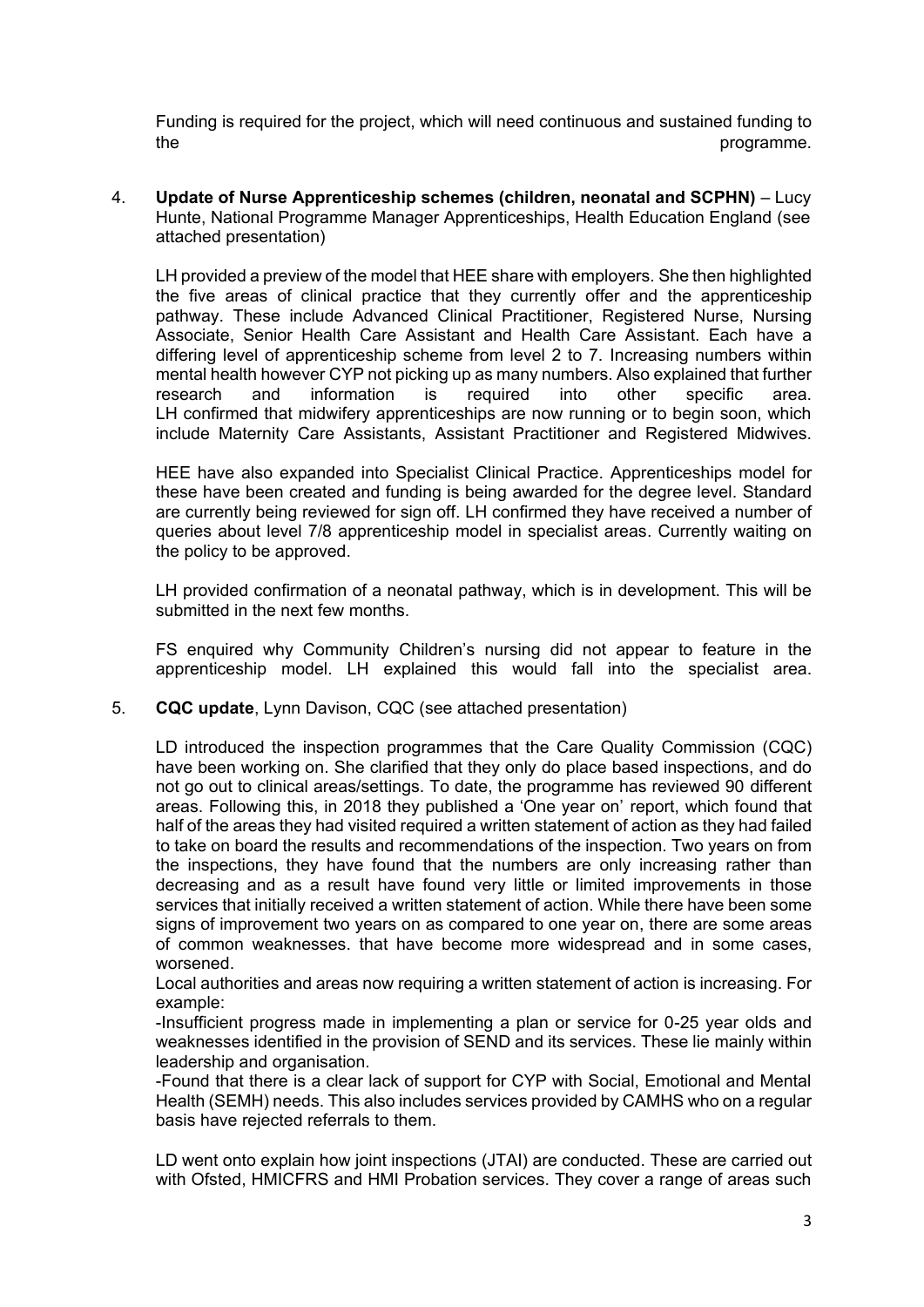as child exploitation, domestic abuse, and neglect and child sexual abuse. Will now also look into into mental health.

LD clarified that the inspections are not about highlighting issues within services as they are generally already aware, they are more about action and taking action locally. Lynn highlighted areas for improvement, particularly around access to health services being the main issue for CYP. Other factors include accessibility to contraception and sexual health services, access to school nurses and health professionals but also the lack of coordination between multiple services that may be involved in dealing with one particular CYP. LD shared a good practice example from Croydon in relation to the Contraceptive and sexual health (CASH) service and GUM. They provide a high quality risk assessment and screening service. They also use an assessment tool in order to help professional identify the signs of child sexual exploitation and also make referrals to Multi agency safeguarding hubs (MASH) as well as close contact with local GP's.

LD also referred to central Bedfordshire as a good area; as they had a good understanding of CSE however, need to manage counselling used as can be very insensitive and difficult to build relationships with carer or CYP. LD spoke about Domestic abuse and explained how the volume of Domestic Abuse was so high that not all the agencies that they are working with could put together the information. A lot of progress has been made in dealing with domestic abuse however not enough is being done to prevent and identify signs of domestic abuse. There are issues with victims being moved around following investigations into domestic abuse however not enough action taken against perpetrators. Services seem more often than not, reactionary as overwhelmed due to number of cases. This makes it difficult to be proactive and implement longer-term solutions to families and victims. One of the key issues within this is sharing of information - there is lack of clarity on how to navigate the complexities of sharing information with multi agencies. Spoke about how they found that midwifery had great strength as have easy access to victims and engage well with mothers and fathers.

LD went onto list the many areas that require improvement such as lack of safeguarding processes in emergency departments. They also found that adult mental health services worked in isolation and did not explore childcare responsibilities or contact with children. LD went onto discuss the neglect of children and that specific work into older children often goes unseen. Found that neglect within older children is more difficult to identify than with younger children as they present with various different risks such as going missing from home. Usual key signs in identifying neglect within older children often comes down to poor mental and physical health, offending behaviour and substance abuse. Pointed out that working with parents to address neglect does not always happen and adult services in most areas are not effective in identifying potential neglect of older children. They mainly sit in ED and substance misuse. Behaviour must be understood in the context of trauma. Need more individuals to have more relationships/trust with health workers. Speaking about school nurses, they found that they were highly effective in the areas they populated however, school nurses are increasingly stretched and under resourced with a severe lack of capacity due to the number of pupils to the number of nurses in local areas. Some of the positives they identified with school nurses include taking pupils to appointments to ensure they attend and seeing pupils in different settings outside of the home/school environment. This usually comes down to professional curiosity and school nurses making the extra effort for the contract of the contract of the contract of the contract of the contract of the pupils.

LD highlighted the importance of the role of the dentist. They are involved from early years all through to teens and spot dental issues that are usually a sign of cumulative neglect. Issue is that there is no formal arrangement in place for agencies to share